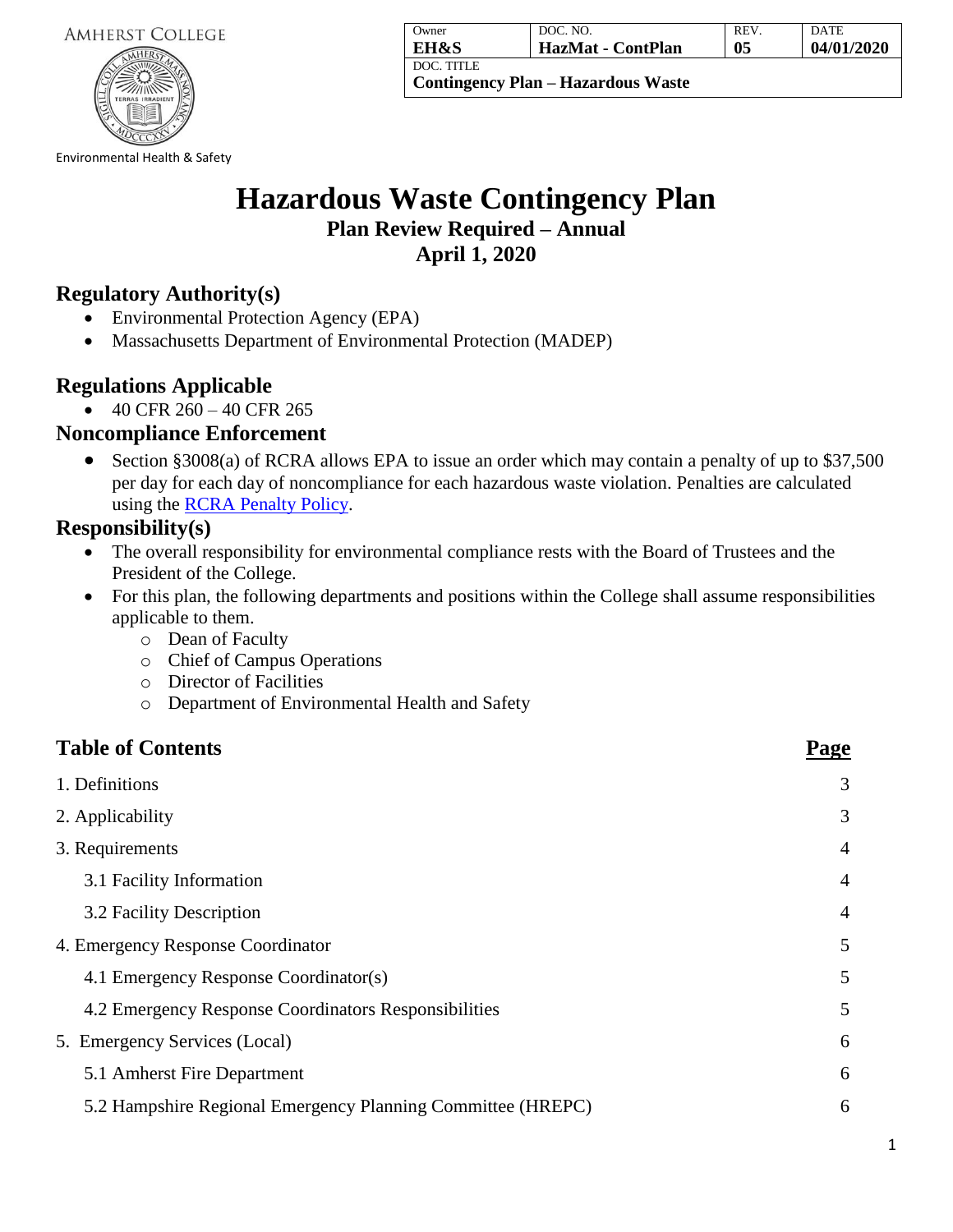

| Owner                                                   | DOC. NO.          | REV. | <b>DATE</b> |
|---------------------------------------------------------|-------------------|------|-------------|
| <b>EH&amp;S</b>                                         | HazMat - ContPlan | 05   | 04/01/2020  |
| DOC. TITLE<br><b>Contingency Plan – Hazardous Waste</b> |                   |      |             |

| Environmental Health & Safety<br>5.3 Massachusetts Department of Environmental Protection (MassDEP) | 7  |
|-----------------------------------------------------------------------------------------------------|----|
| 6. Emergency Equipment and Supplies                                                                 | 7  |
| 6.1 General location information                                                                    | 7  |
| 6.2 List of Equipment and Supplies                                                                  | 7  |
| 6.3 Specific location of Equipment and Supplies                                                     | 8  |
| 7. Hazardous Material Response Companies                                                            | 8  |
| 7.1 Company names and addresses                                                                     | 8  |
| 8. Hazardous Material and Waste Locations                                                           | 8  |
| 8.1 General locations of Hazardous and Universal Waste                                              | 8  |
| 8.2 Types of Hazardous Waste                                                                        | 8  |
| 8.3 Oils                                                                                            | 9  |
| 8.4 Laboratory Waste                                                                                | 9  |
| 8.5 Characteristics of Wastes                                                                       | 9  |
| 8.6 MAA Information                                                                                 | 9  |
| 8.7 Maximum Quantities of Waste in MAA                                                              | 9  |
| 8.8 SAA Information                                                                                 | 9  |
| 8.9 Hazardous Waste Exposure (Small Incidents)                                                      | 9  |
| 8.10 Hazardous Waste Exposure (Large Incidents)                                                     | 10 |
| 8.11 Hazardous Waste (Lecture Gases)                                                                | 10 |
| 9. Emergency and Fire Detection, Suppression and Notification Systems                               | 10 |
| 9.1 Fire Alarm Systems and Evacuation Procedures (General)                                          | 10 |
| 9.2 New Science Center Science Fire Alarm System                                                    | 10 |
| 9.3 Beneski Fire Alarm Systems                                                                      | 10 |
| 9.4 Fire Standpipe Systems (Beneski and New Science Center)                                         | 10 |
| 9.5 Fire Hydrants                                                                                   | 10 |
| 9.6 New Science Center B010C Main Accumulation Area                                                 | 10 |
| 9.7 Mass Notification System (Campus-Wide)                                                          | 11 |
| 10. Hazardous Waste Contingency Plan Amendments                                                     | 11 |
| Appendix Campus Map – Buildings, Hydrants and MAA Locations                                         | 12 |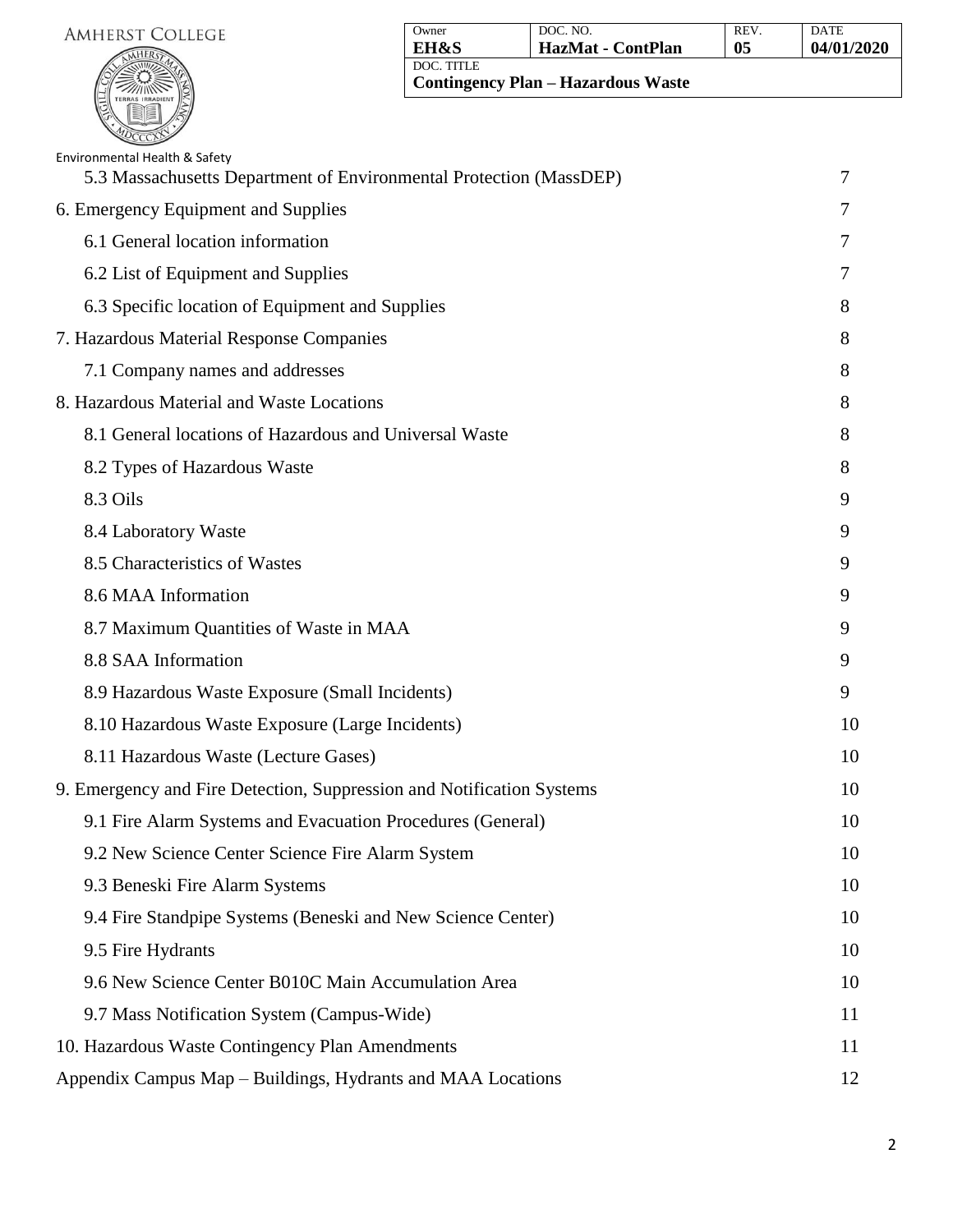

| Owner                              | DOC. NO.          | REV. | <b>DATE</b> |
|------------------------------------|-------------------|------|-------------|
| EH&S                               | HazMat - ContPlan | 05   | 04/01/2020  |
| <b>I DOC. TITLE</b>                |                   |      |             |
| Contingency Plan – Hazardous Waste |                   |      |             |

#### **1. Definitions**

- **Facility**: All contiguous property and structures, including buildings, tanks, piping and containers used for the treating, storing and disposing of hazardous waste.
- **Generator**: Any person, by site, whose act or process produces hazardous waste identified or listed in part 261 of the RCRA regulations who first generates "hazardous waste"
- **Large Quantity Generator** (LQG): a generator of hazardous waste that could produce 2,204 lbs. / 1,000kg of hazardous, or more than 2.2 lbs. / 1 kg of acutely hazardous waste in one month. LQG's are required to inspect and manage their waste, must comply with hazardous waste manifest and pre-transport requirements, have the appropriate prevention and preparedness requirements in place, and is responsible for filing biennial hazardous waste reports as required.
- **Main Accumulation Area** (MAA): An on-site hazardous waste accumulation area for the predisposal / transport storage of hazardous waste for a period not to exceed 90 days.
- **Resource Conservation and Recovery Act** (RCRA): The waste management program mandated by Congress that gives the federal EPA authority to legally enforce requirements of waste management.
- **Satellite Accumulation Area** (SAA): The location at or near a point of hazardous waste generation where containers, before placement into an MAA are located. The SAA is under the strict control of the process operator (principal investigator / generator) where the waste is being generated.
- **Spill Prevention, Control and Countermeasures Plan** (SPCC): An EPA requirement under the Clean Water Act (CWA) that aids facilities in the prevention of oil into navigable waters or adjoining shorelines. The SPCC requires facilities to submit a response plan and prepare to respond to the worst case oil (all types) discharge or threat there-of.
- **Waste-Like Material:** Any type of waste that gives the appearance of having been abandoned, such as dust covered, rusted or otherwise deemed no longer needed or used.

# **2. Applicability**

- o As a "Large Quantity Generator" of hazardous waste, Amherst College is required by the Federal EPA to have a Hazardous Waste Contingency Plan. The plan is designed to specifically address the potential for leaks, odors, spills, fires and explosions that involve or could involve hazardous wastes or the byproducts, constituents and/or off-gassing / release there from. The Contingency Plan is an organized response action that assists in the mitigation activities of a hazardous waste incident.
- o The plan has been developed to assist our emergency response agencies, both internally and externally with the proper and immediate mitigation strategies to be used to minimize the risk to health, safety and the environment from explosions, fires and unplanned releases of hazardous waste or the by-products of same to air, soil and water.
- o Because Amherst College has a separate Spill Prevention, Control and Countermeasures (SPCC) Program that specifically addresses oil, that section of the Contingency Plan has not been included here-in.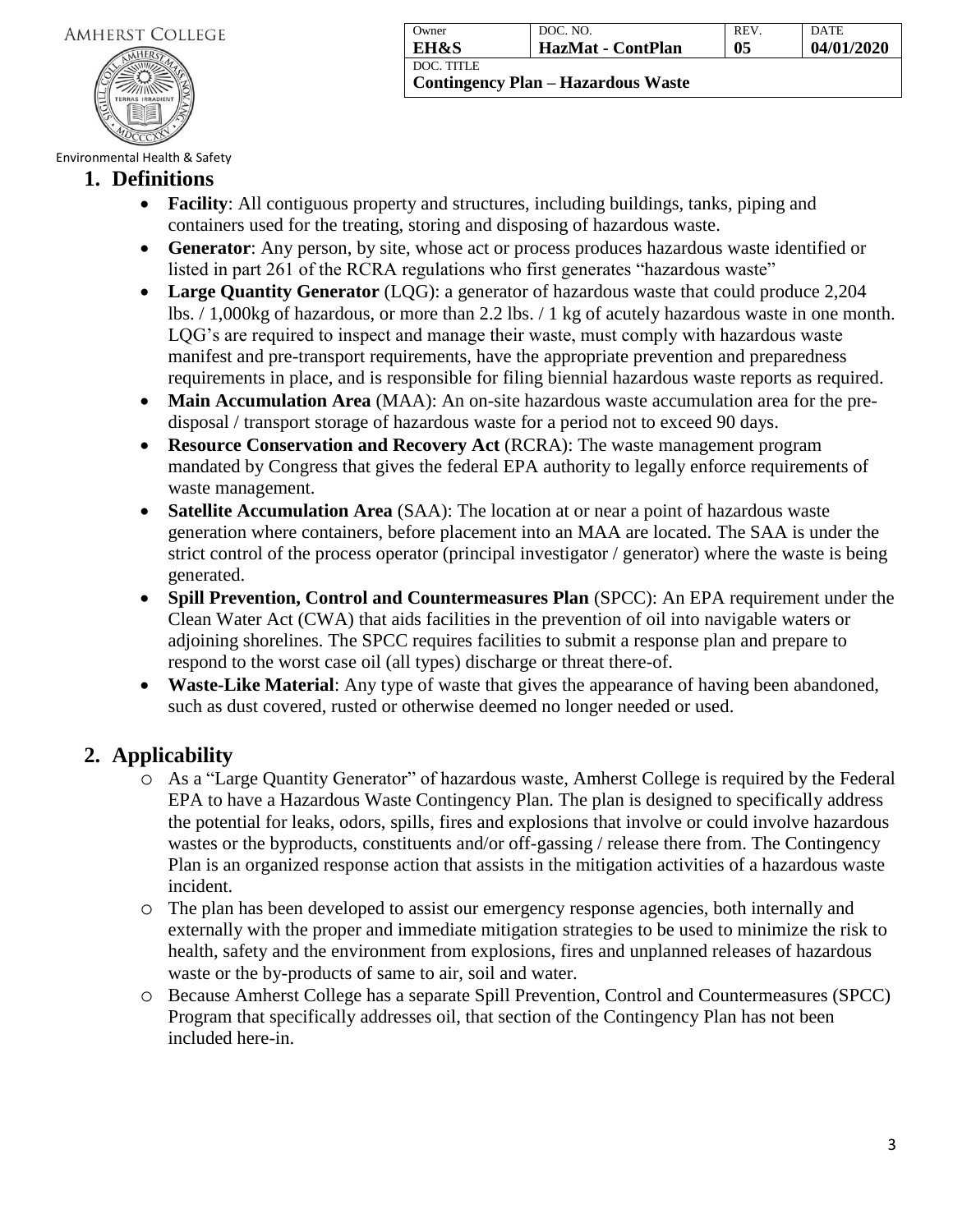| <b>AMHERST COLLEGE</b>        |                                    | Owner                                  | DOC. NO.                                  | REV.           | <b>DATE</b> |
|-------------------------------|------------------------------------|----------------------------------------|-------------------------------------------|----------------|-------------|
|                               |                                    | <b>EH&amp;S</b><br>DOC. TITLE          | HazMat - ContPlan                         | 0 <sub>5</sub> | 04/01/2020  |
|                               |                                    |                                        | <b>Contingency Plan - Hazardous Waste</b> |                |             |
|                               |                                    |                                        |                                           |                |             |
|                               |                                    |                                        |                                           |                |             |
|                               |                                    |                                        |                                           |                |             |
| Environmental Health & Safety |                                    |                                        |                                           |                |             |
|                               | 3. Requirements                    |                                        |                                           |                |             |
|                               | 3.1 Facility Information           |                                        |                                           |                |             |
|                               | <b>Facility Name:</b>              | <b>Amherst College</b>                 |                                           |                |             |
|                               | Owner:                             | <b>Trustees of Amherst College</b>     |                                           |                |             |
|                               | Address:                           | <b>Converse Hall</b>                   |                                           |                |             |
|                               |                                    | <b>100 Boltwood Ave</b>                |                                           |                |             |
|                               |                                    | Amherst, MA 01002-5000                 |                                           |                |             |
|                               | County, State:                     | <b>Hampshire County, Massachusetts</b> |                                           |                |             |
|                               | <b>Mailing Address:</b>            | $c/o$ Environmental Health $\&$ Safety |                                           |                |             |
|                               |                                    | <b>6 East Drive</b>                    |                                           |                |             |
|                               |                                    | <b>Amherst College</b>                 |                                           |                |             |
|                               |                                    | <b>Amherst, MA 01002-5000</b>          |                                           |                |             |
|                               |                                    | $(413)$ 542 - 2111                     |                                           |                |             |
|                               | Emergency:                         |                                        |                                           |                |             |
|                               | Non-Emergency:                     | $(413)$ 542 – 2291                     |                                           |                |             |
|                               |                                    | $(413)$ 542 - 2254                     |                                           |                |             |
|                               | Fax Number:                        | $(413) 542 - 5789$                     |                                           |                |             |
|                               | EPA Identification #: MAD066985367 |                                        |                                           |                |             |

SIC/NAICS Code **8221** Plan Coordinator: **Environmental Health & Safety Office**

Telephone: (413) 542-8189

3.2 Facilities Description

- Amherst College is a four (4) year liberal arts college with just under 2,000 students and approximately 850 faculty and staff, both full and part-time.
- The campus is just under 1,500 acres in area with approximately 200 buildings that include academic, maintenance, support and on campus residential halls, as well as off-campus faculty houses and apartments.
- Being a liberal arts college, the primary sources of hazardous waste generation would be laboratories, art and theater studios, motor vehicles, oils, paints and other related maintenance activities.
	- o Satellite Hazardous Waste Accumulation Areas (SAA's) are located in many areas across campus, including but not limited to laboratories, maintenance areas, golf courses and other similar areas
	- o Main Accumulation Areas (MAA's) are located at:
		- $\blacksquare$  New Science Center Room B010C
			- 25 East Drive Amherst, MA
	- o Universal Waste MAA is used for the storage of Computer Monitors and Light Bulbs
		- Humphries/Dakin Barn
			- 62 Snell Street Amherst, MA
- Amherst College Waste Codes would include; D001 D011, D018, D019, D022, D035, D038, F002, F003, F005 and on very rare occasions a P or U Code.
	- o Waste codes specific to Massachusetts would include; MA95, MA97, MA-98 and MA99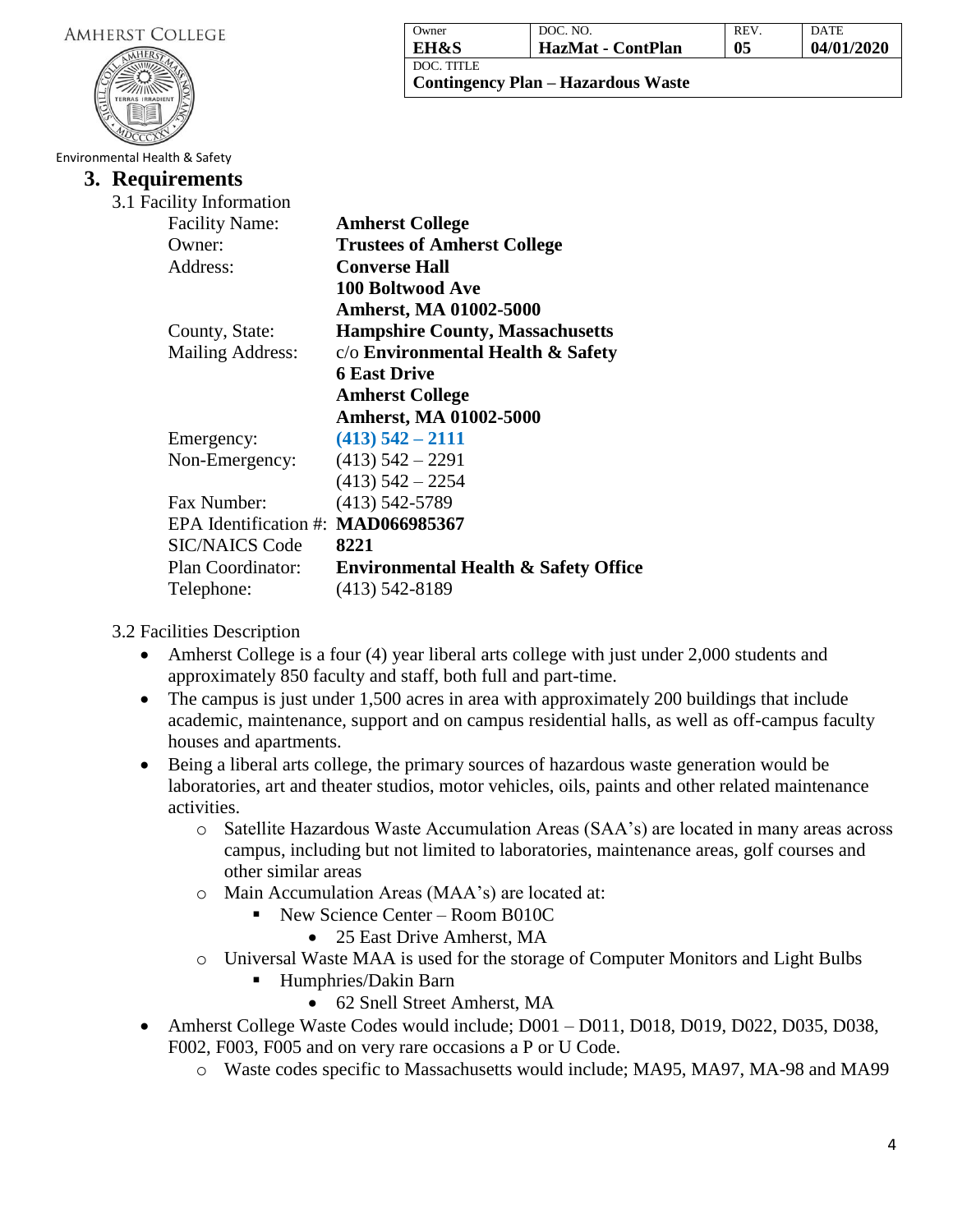

| Owner           | DOC. NO.                                  | REV. | <b>DATE</b> |
|-----------------|-------------------------------------------|------|-------------|
| <b>EH&amp;S</b> | HazMat - ContPlan                         | 05   | 04/01/2020  |
| DOC. TITLE      | <b>Contingency Plan – Hazardous Waste</b> |      |             |

- Amherst College is a Large Quantity Generator of Hazardous Waste resulting from construction and renovation activities that include lead paint abatement activities inclusive of off-campus faculty housing.
	- o With the exception of the Universal Wastes, our Hazardous Wastes are shipped off site within 90 days, as we are subject to the requirements of the EPA/MADEP as a Large Quantity Generator.

#### **4. Emergency Response Coordinator**

- 4.1 The Emergency Response Coordinator for hazardous material incident(s);
	- 1) **Richard A. Mears** Environmental Health & Safety, Director
	- 2) **Jason Williams** Chemical Hygiene Officer (CHO)
	- 3) **Audrey Piubeni** Environmental Health & Safety, Manager
	- 4) **Meghan Hertel** Environmental Health & Safety, Specialist
	- Amherst College Police Department is on site 24 hours.
		- o The Police Officers are designated First Responders, and have the authority to request the assistance of the ERC at any time through the Amherst College Dispatch Center.
		- o The ERC's are available by cell phone, and are requested through the Amherst College Police Dispatch Center.
			- The Amherst College Police Dispatch Center maintains an up-to-date list of all ERC contact information.
	- The Emergency Response Coordinator (ERC), referenced above are the individuals responsible for responding to emergencies involving chemicals. The ERC is on call and responds to this type of emergency in conjunction with the Amherst College Police Department, as well as the Amherst Ambulance and Fire Department.
	- Working with the Amherst College Emergency Management Teams, these individuals have the authority to commit resources needed to respond to hazardous material emergencies at Amherst College and to direct other trained personnel to assist with the implementation of the contingency plan.
- 4.2 The Emergency Response Coordinator (ERC's) shall be familiar with;
	- a) **Contingency Plan** Content and Responsibilities
	- b) **Chemical and Hazardous Waste Characteristics**, including biological, corrosiveness, flammability, incompatibility, radioactivity, toxicological and physical properties
	- c) **Emergency Notification Procedures**, including Fire Alarms and College Mass Notification System
	- d) **Facility Layout** including building plans and identification of containers and piping
	- e) **Hazardous Material Response Companies**, including name and contact information
	- f) **Monitoring Equipment** location and use
	- g) **Regulatory Agencies** how and when to contact
	- h) **Response Agencies** how and when to contact
	- i) **Spill Containment Supplies** and location
	- j) **Spill Control Measures** use of supplies and preventing environmental damage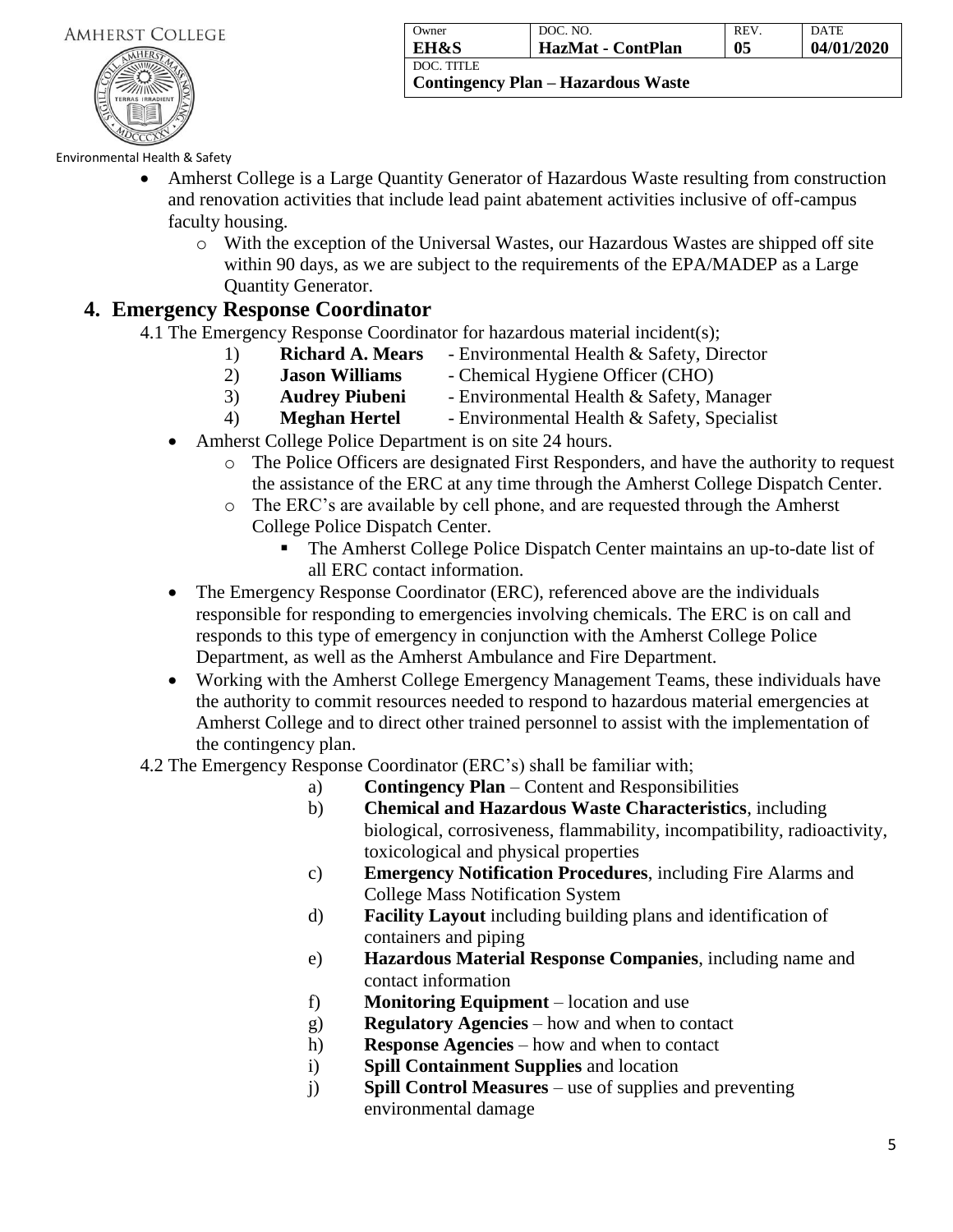

| Owner                                                | DOC. NO.          | REV. | <b>DATE</b> |
|------------------------------------------------------|-------------------|------|-------------|
| EH&S                                                 | HazMat - ContPlan | 05   | 04/01/2020  |
| I DOC. TITLE<br>  Contingency Plan – Hazardous Waste |                   |      |             |

Environmental Health & Safety

#### **5. Emergency Services** (Local)

- 5.1 The Amherst Fire (and ambulance) Department is the primary local response agency for fires, medical emergencies, motor vehicle collisions and hazardous material incidents.
	- In accordance with the requirements of the Massachusetts General Law, Chapter 148 and the Comprehensive Fire Safety Code, 527 CMR 1, the Authority Having Jurisdiction (AHJ) for explosions, fires, hazardous material incidents, mass casualty incidents, motor vehicle collisions, structural collapse or other similar unsafe conditions is the local fire department, and as such they assume the responsibility of Incident Command in a Unified Incident Command System.
	- The Amherst Ambulance and Fire Department are requested through the Amherst College Police Dispatch Center for all events referenced above.
		- Persons requiring assistance for fire, medical or hazardous material incidents are instructed through training to contact the College Emergency Number at (413) 542-2111.
		- **EXECUTE:** After initial evaluation of a hazardous material incident, the Amherst Fire Department can request (if necessary) the assistance of the regional district hazardous material response agency, which is made up of trained members of the local fire departments and equipment, including fully equipped vehicles provided by the Commonwealth of Massachusetts, through the Office of the State Fire Marshall
	- The Amherst Fire Department conducts onsite inspections of the college facilities and is provided (at their request) with tours of buildings and locations in which hazardous materials and wastes are located.
	- The Amherst Fire Department is provided with a copy of the Tier II Chemical Report, which includes the list of chemicals on site, as well as a specific location.
	- The HREPC shall be provided access to this document on the Amherst College Environmental Health & Safety Website
		- On line management of this document will ensure that it will be kept up-to-date and immediately available to all of our Emergency Response Agencies.
- 5.2 Hampshire County has a Local Emergency Planning Committee (LEPC), otherwise known as the Hampshire Regional Emergency Response Agency (HREPC). The HREPC is made up of members of each of the local emergency response agencies in Hampshire County, including, but not limited to EMS, Fire Departments, Emergency Management Directors and Amherst, Hampshire, Mt. Holyoke and Smith Colleges and University of Massachusetts/Amherst.
	- The HREPC is provided with detailed information from the Colleges in a Tier II Chemical Report which identifies the chemicals by name, as well as the location in which the hazardous materials are kept.
	- The HREPC shall be provided access to this document on the Amherst College Environmental Health & Safety Website
		- On line management of this document will ensure that it is kept up-todate and immediately available to our Emergency Response Agencies.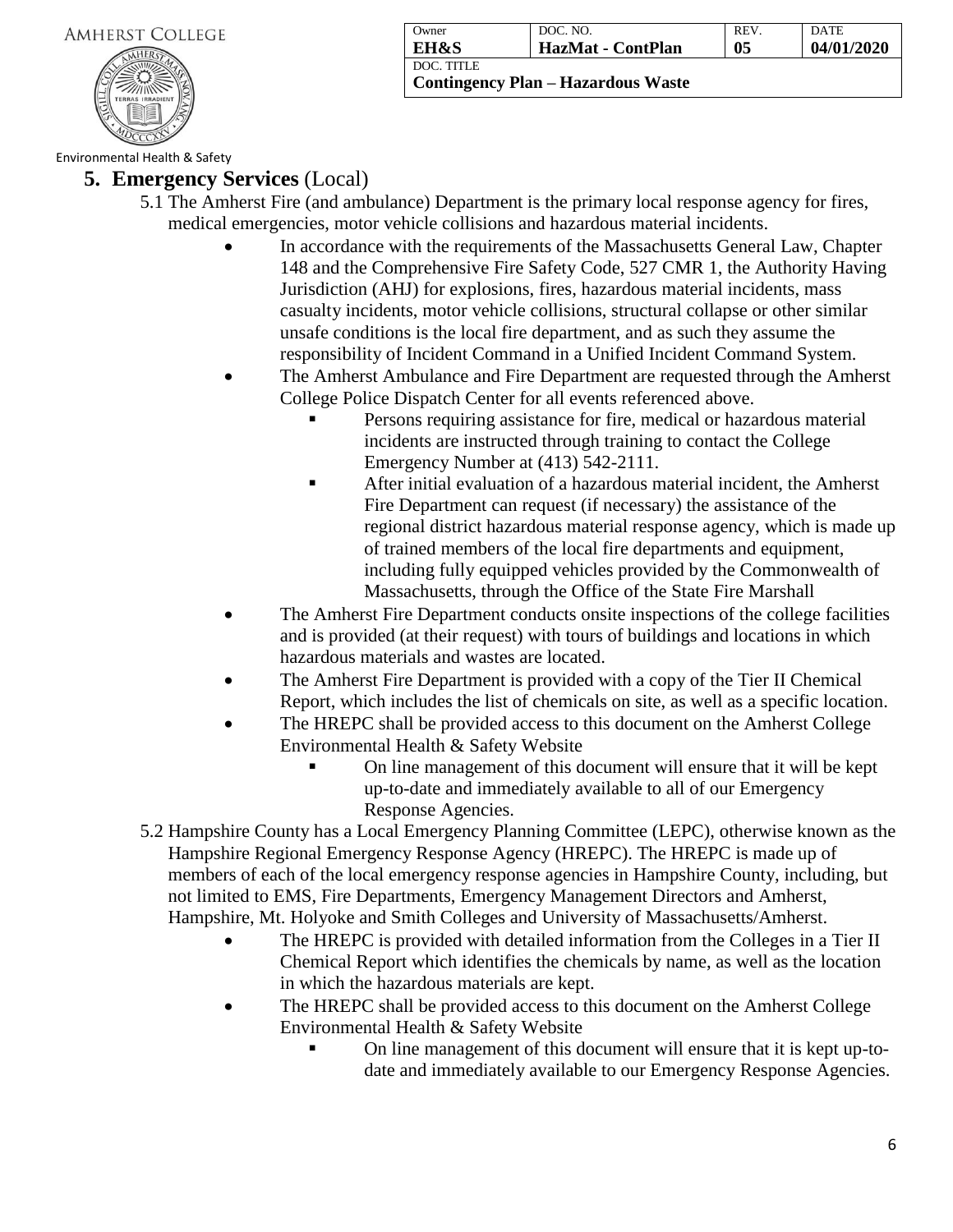

| Owner           | DOC. NO.                           | REV. | <b>DATE</b> |
|-----------------|------------------------------------|------|-------------|
| <b>EH&amp;S</b> | HazMat - ContPlan                  | 05   | 04/01/2020  |
| DOC. TITLE      |                                    |      |             |
|                 | Contingency Plan – Hazardous Waste |      |             |

5.3 Amherst College is required by regulation (310 CMR) to contact the (MADEP) Emergency Response Team when a chemical incident, including oil meets or exceeds a spill of "Reportable Quantity" as defined in (310 CMR).

## **6. Emergency Equipment / Supplies** – Amherst College

- 6.1 Amherst College has hazardous material and waste emergency equipment in several different locations for the immediate response to an incident involving chemicals, oils and other such hazardous materials, both inside and outside buildings.
- 6.2 Emergency equipment includes, but is not limited to;
	- **Absorbent** (Cellulose-like Material) Bags
	- **Absorbent** (Clay-like / Dry Sweep) Bags
	- **Absorbent Mats**
		- $\blacksquare$  Corrosive Only Pink
		- $\blacksquare$  Oil Only White
		- Universal (All Fluids) Black and Gray
	- **Bags** (6 mil)
		- $\blacksquare$  5 gallon
		- 15 gallon
		- 55 gallon
	- **Containers** (1 gallon 5 gallon)
	- **Detection and Monitoring Equipment**
		- Fixed Detection (New Science Center) for CO, CO<sub>2</sub>, Particulates, VOC's
		- Portable Gas Detection Equipment (EH&S/Facilities) for Ammonia, Combustible Gases, 4 Gas Monitors, pH and portable Ion Science Tiger PID
	- **Absorbent Socks**
		- Glass
		- Plastic
	- **Drain Cover**
		- **Storm Drain**
	- **Drums** (30 and 55 gallon)
		- Metal
		- Plastic
		- Overpack
	- **Fans**
		- Exhaust
	- **Fire Extinguishers** 
		- $\blacksquare$  Carbon Dioxide (CO<sub>2</sub>)
		- Dry Chemical (ABC) and
		- **•** Pressurized Water (PW)
	- **HEPA Vacuums** (Small Backpack to Larger "wheeled" units)
	- **Mercury Vacuum** (Beneski Museum, 2<sup>nd</sup> Floor)
	- **Pipe Wrap Repair Kits** Mechanical/Plumbing Shop
	- **Shovels and Brooms**
		- Plastic (Spark-Proof)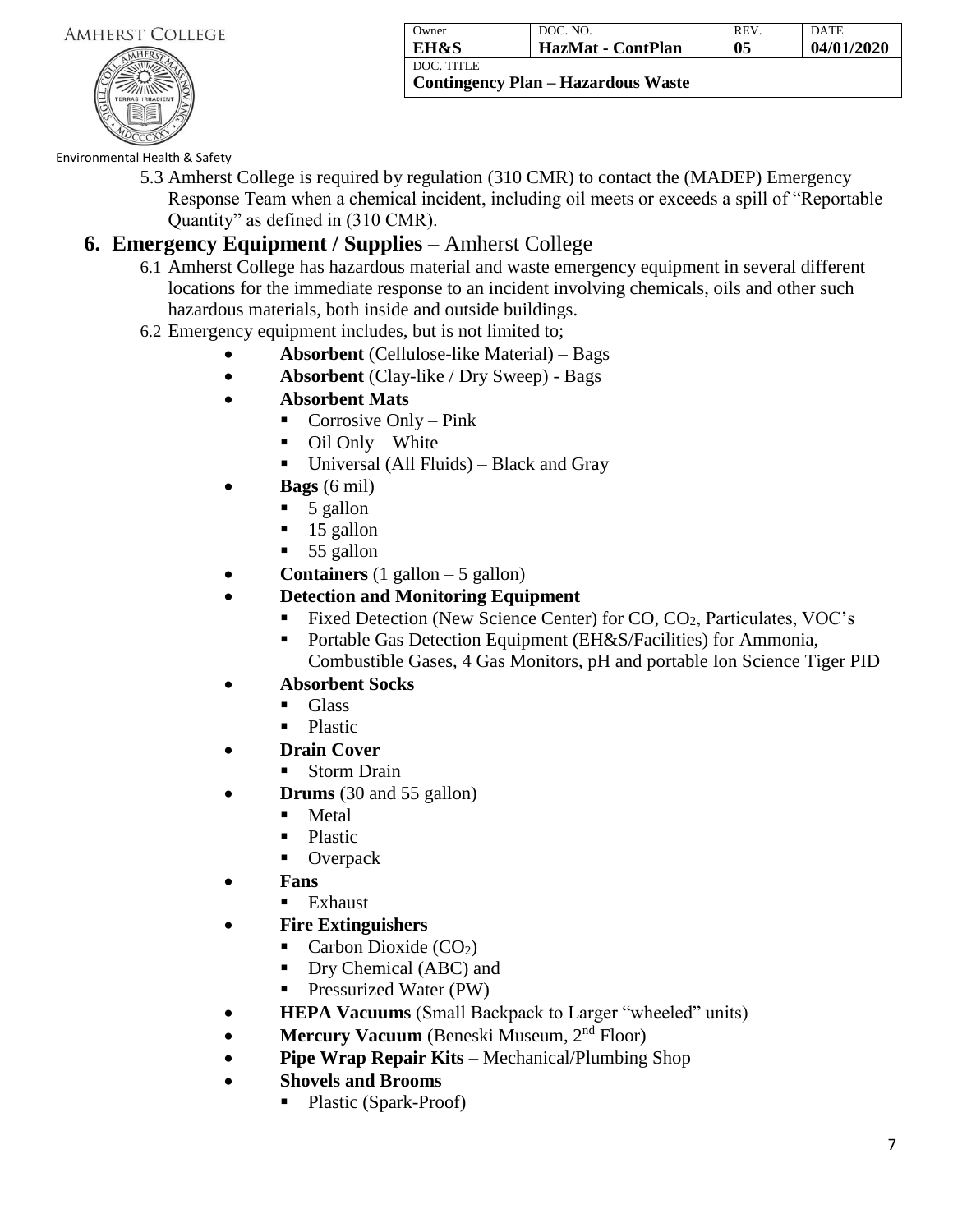|  | <b>AMHERST COLLEGE</b> |  |
|--|------------------------|--|
|--|------------------------|--|



| Owner           | DOC. NO.                           | <b>REV</b> | <b>DATE</b> |
|-----------------|------------------------------------|------------|-------------|
| <b>EH&amp;S</b> | HazMat - ContPlan                  | 05         | 04/01/2020  |
| I DOC. TITLE    | Contingency Plan – Hazardous Waste |            |             |

- **Spill and Utility Containers/Trays**
- **Sodium Bicarbonate**
	- 5 Gallon Container with Scoop
- **Tools** (Assorted)
	- Bung Wrenches
- 6.3 Emergency equipment and supplies are located at or in the following locations;
	- **Amherst Golf Club** (Maintenance Garage) 365 South Pleasant St
	- **Grounds Department (Diesel Tank) -** 40 Dickinson St
	- **Hazardous Material Response Vehicle**  M35
	- **New Science Center MAA (**Room B010C) 25 East Drive
	- **Seymour Shed** 155 College St (SE Corner of Building)
	- **Tennis Barn (Gasoline Tank)**  100 East Drive

#### **7. Hazardous Material Response Companies**

- 7.1 Amherst College will utilize the services of our licensed and insured hazardous waste company for assistance with regard to spill cleanup and disposal.
	- The company(s) are requested by one of the ERC's through the Amherst College Dispatch Center, and would be called when deemed appropriate by the onsite Incident Commander from the College or the Town of Amherst if the incident scope and/or size warranted their initial response.
	- Amherst College Dispatch Center maintains an up-to-date contact list for the hazardous waste and cleanup companies used by the College, which includes;
		- 1) **Triumvirate Environmental**
			- 200 Inner Belt Rd Somerville, MA 02143 (800) 966-9282
			- 2) **Western MA Environmental** 93 Wayside Ave. West Springfield, MA 01089 (866) 662-2622

## **8. Hazardous Material and Waste Locations**

- 8.1 Hazardous materials and wastes, including universal wastes are located at several different sites across the campus, including but not limited to; academic, mechanical, storage and residential buildings including rental apartments and houses.
- 8.2 Most of the hazardous materials and waste, including universal waste found on site(s) is typically batteries, cleaning agents, light bulbs (non-incandescent), oils, paints and the like. They can be found inside apartments, houses, garages and many other non-chemical type settings.
	- These types of materials and wastes are often evaluated during inspections, even within apartment common areas and houses to prevent improper disposal and to reduce the risk of being labeled as "waste-like materials".
		- If and when identified, these "wastes" are removed from the site and transported back to the appropriate MAA for consolidation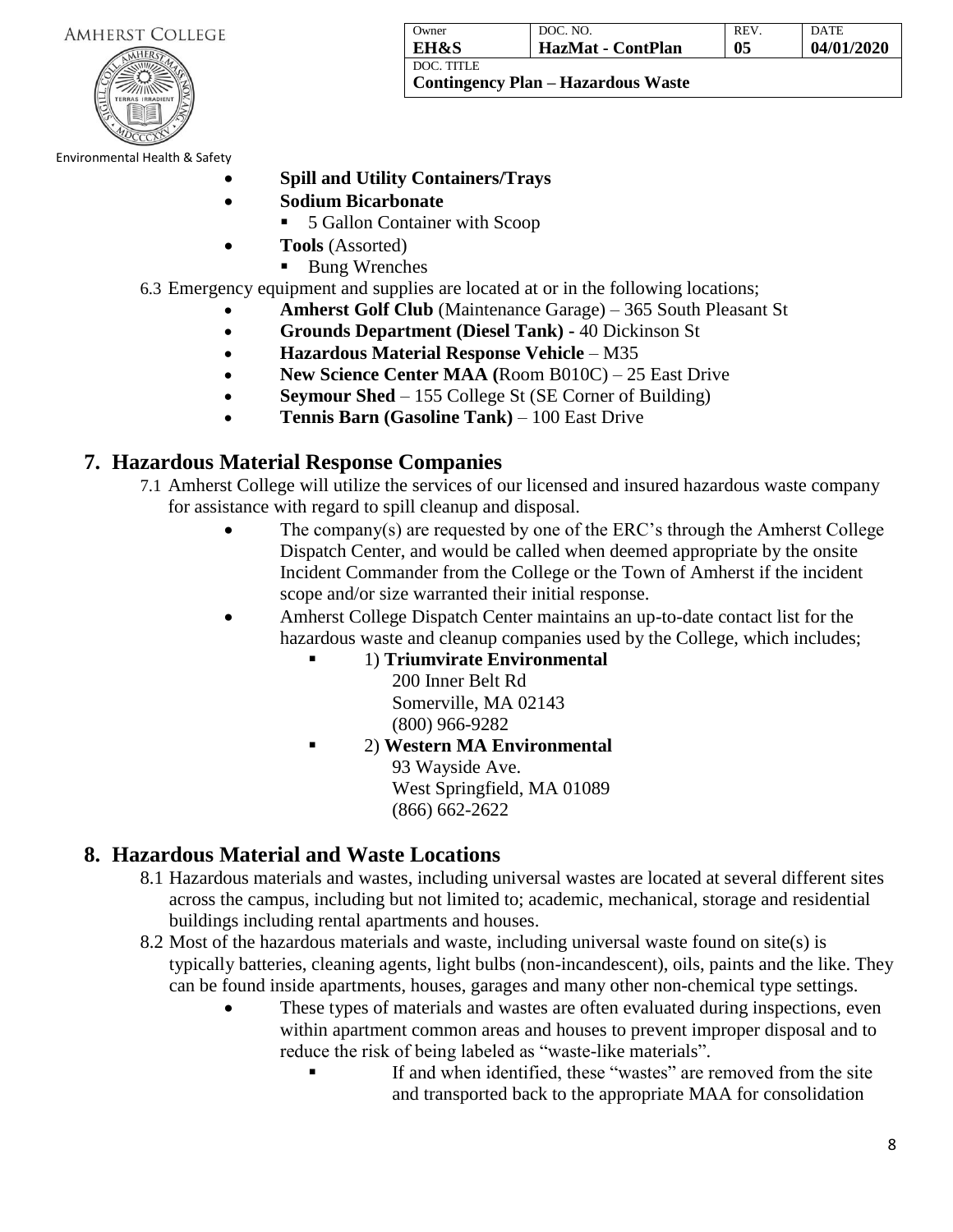| <b>AMHERST COLLEGE</b> |  |
|------------------------|--|
|------------------------|--|



Owner **EH&S** DOC. NO. **HazMat - ContPlan** REV. **05** DATE **04/01/2020** DOC. TITLE **Contingency Plan – Hazardous Waste**

with other like wastes, or disposed of independently through our "licensed" hazardous waste disposal company

- Wastes generated from the locations referenced above are typically transferred to the Facilities Main Accumulation Area(s)
	- **New Science Center <b>Room B010C** 25 East Drive
	- Universal Waste Building 62 Snell Street
- 8.3 Oils of all types, including hydraulic, motor and vegetable, are referenced and handled independently as so referenced in the SPCC Plan, found in the MADEP/EPA section of the Amherst College Environmental Health & Safety (EH&S) website.
- 8.4 Hazardous materials and wastes considered to be more problematic than the materials referenced above, such as chemicals found within the laboratories of Beneski Museum and the New Science Center are collected (as wastes) in individual Satellite Accumulation Areas (SAA's) within laboratories, which are then transferred to the Main Accumulation Areas (MAA's) in;

#### • **New Science Center Room B010C** – 25 East Drive

- 8.5 The characteristic/types of wastes generated in the 3 science centers referenced above include;
	- Corrosive (acidic and basic)
	- Ignitable (combustible and flammable)
	- Reactive (explosive, air and water sensitive, oxidizers and reducers)
	- Toxic (poison)
- 8.6 "Hazardous Wastes" collected at the New Science Center are collected and properly disposed of within 90 days, using our "licensed" hazardous waste disposal company. See Section 7.
- 8.7 The maximum amount of "hazardous waste" held in the MAA's referenced above would be;
	- **New Science Center B010C** (55 gallon drums)
		- - Corrosive 3 Ignitable (Combustible only) 9
		- $\textbf{Reactive} \qquad \qquad 0$
		- Toxic (asbestos/lead paint) 7
	- Chemical laboratories in Beneski and the New Science Center have Satellite Accumulation Areas (SAA's) for their respective wastes. These SAA's are;
		- In secondary (chemically compatible) containment  $\sim$  2' x 3'
	- Labelled "Hazardous Waste"
	- Inspected weekly in accordance with the requirements of RCRA for;
		- **Compatibility**
		- Container conditions and volume
		- Dating
		- Labeling
		- Waste removal
- 8.8 Exposure to specific types of "hazardous wastes" are typically laboratory specific, depending on the type research and the chemicals being used. These chemical wastes are found in small amounts within the laboratories, most often in one (1) and four (4) liter containers and present low risk.
- 8.9 Exposure to larger volumes of "hazardous waste" such as in 55 gallon drums is limited to the containers found in the MAA's, or oils and paint drums located at various location on the campus, such as in mechanical and shop areas.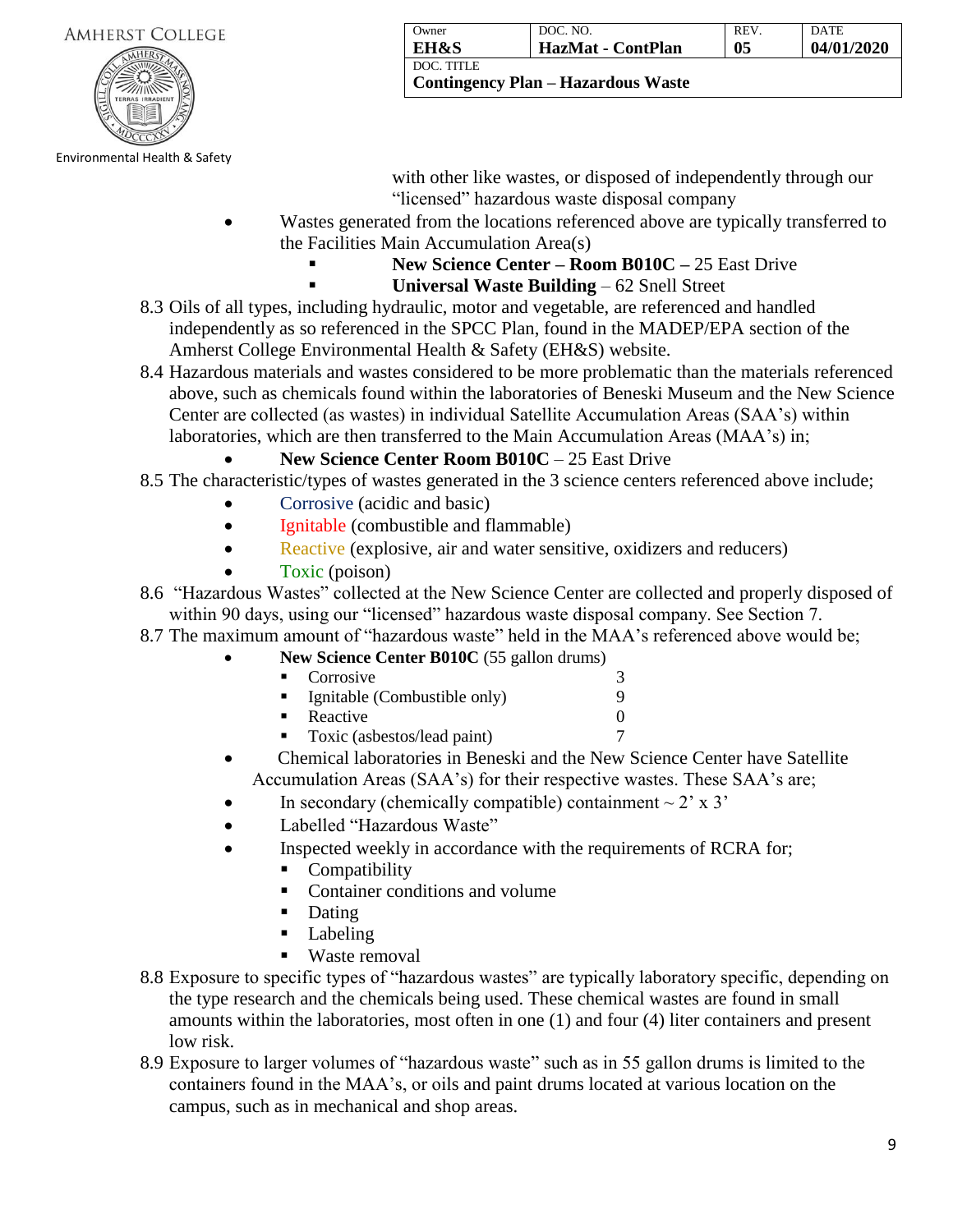

| Owner                              | DOC. NO.          | REV. | <b>DATE</b> |  |  |
|------------------------------------|-------------------|------|-------------|--|--|
| EH&S                               | HazMat - ContPlan | 05   | 04/01/2020  |  |  |
| DOC. TITLE                         |                   |      |             |  |  |
| Contingency Plan – Hazardous Waste |                   |      |             |  |  |

8.10 Exposure is also possible with regard to older lecture size compressed gas cylinders that are discovered during inspections. Once identified these cylinders are evaluated for use within the department, or properly disposed of utilizing the services of our licensed hazardous waste disposal contractor(s), or the gas cylinder manufacturer.

### **9. Emergency and Fire Detection, Suppression and Notification Systems**

- 9.1 All Amherst College academic and residential buildings are equipped with fire alarm systems that, when activated, sound an alarm that initiates occupant evacuation.
- 9.2 The New Science Center is fully equipped with a fire alarm system, sprinkler system as well as a smoke evacuation system in the atrium.
- 9.3 Beneski is equipped with full fire sprinkler protection throughout the building, as well as smoke detection in common areas and pull stations at every exit door.
- 9.4 In addition to the above alarm and sprinkler systems, Beneski and the New Science Center both have a fire standpipe system for use by the Amherst Fire Department, not the occupants of the building.
- 9.5 Water supplies for the responding fire departments are available through the fire hydrants that are located at the following building specific locations;
	- Beneski Museum
		- East Side 5 East Drive
		- South Side 14 Barrett Hill Dr.
		- **•** West Side 15 Fayerweather Dr.
	- New Science Center
		- East Side 25 East Dr
- 9.6 The New Science Center MAA is equipped with a sprinkler system and has a 2,000 gallon stainless steel storage tank below the room to capture any hazardous waste and/or water used for fire suppression. There is also an automatically activated flood gate that creates another 4,937 gallon secondary containment. The room is equipped with 3 ventilation hoods. Two of the hoods can accommodate two 55-gallon barrels each and one is a lab sized hood. There is an emergency maximum ventilation button by the exit that will ramp up exhaust flow in the event of a spill.
	- Emergency notification from this area would come via cell phone or portable radio.
	- Emergency eyewash and shower are located down the hall from this room.
- 9.7 Amherst College also has a Mass Notification System to alert faculty, staff and students of any catastrophic event, including but not limited to; civil disturbances, fires, hazardous material incidents, natural disasters, structural failures etc.
	- When any significant event occurs, and the Mass Notification System is used, all faculty, staff and students are simultaneously sent cell (phone and text), and e-mail notifications of the event and what they are required to do, such as evacuate to an alternate location.
		- o When the event has been made safe, additional notifications are sent indicating same.

## **10. Hazardous Waste Contingency Plan Amendments**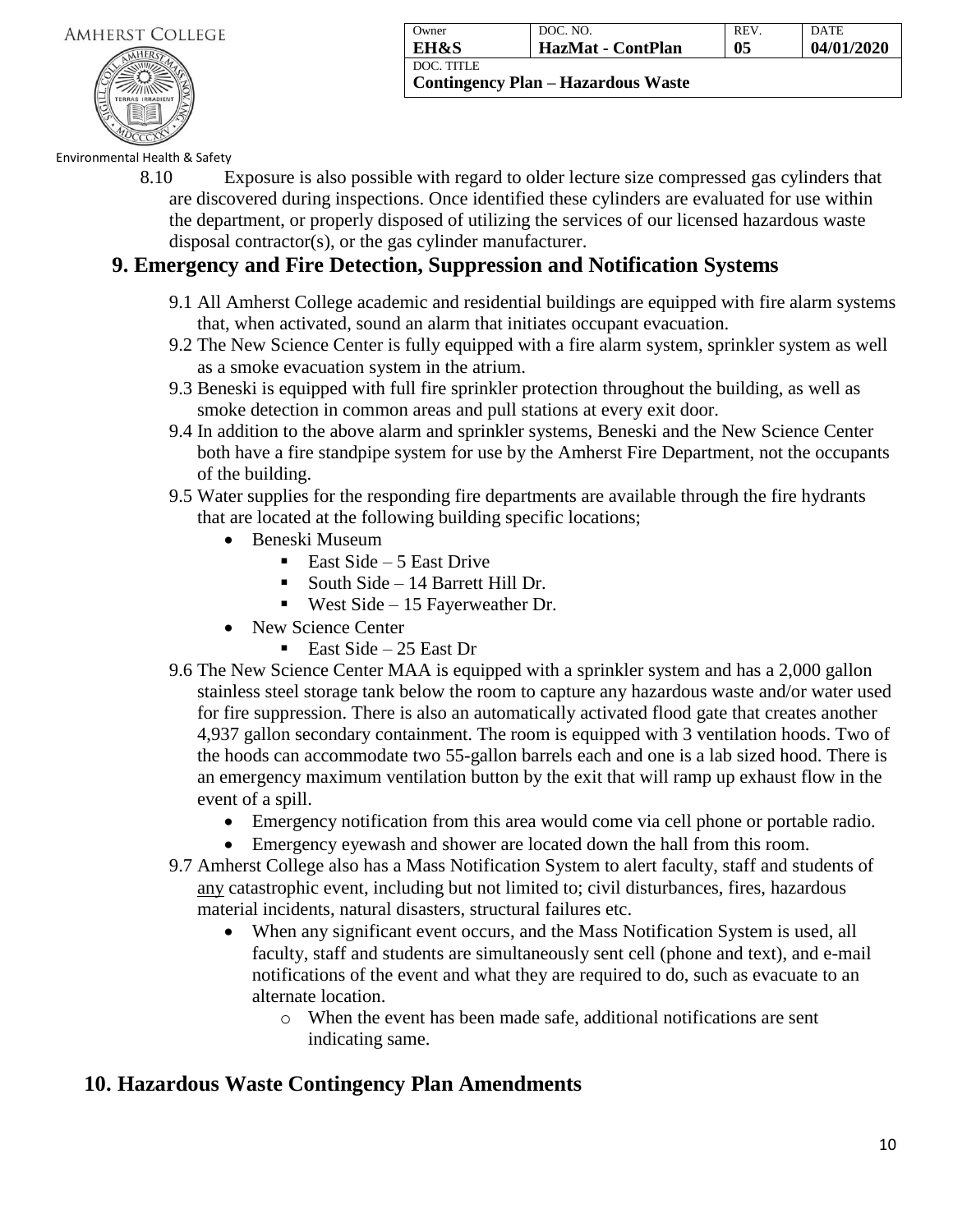

| Owner                                                     | DOC. NO.          | REV. | <b>DATE</b> |  |
|-----------------------------------------------------------|-------------------|------|-------------|--|
| EH&S                                                      | HazMat - ContPlan | 05   | 04/01/2020  |  |
| <b>DOC. TITLE</b><br>  Contingency Plan – Hazardous Waste |                   |      |             |  |

Environmental Health & Safety

- 10.1 The Hazardous Waste Contingency Plan will be amended as required for any and all of the following reasons;
	- Annually, or changes to;
	- Emergency Response Personnel
	- Equipment and Supplies
	- Facilities (building and parts there-of)
	- Regulations, or
	- Plan Failure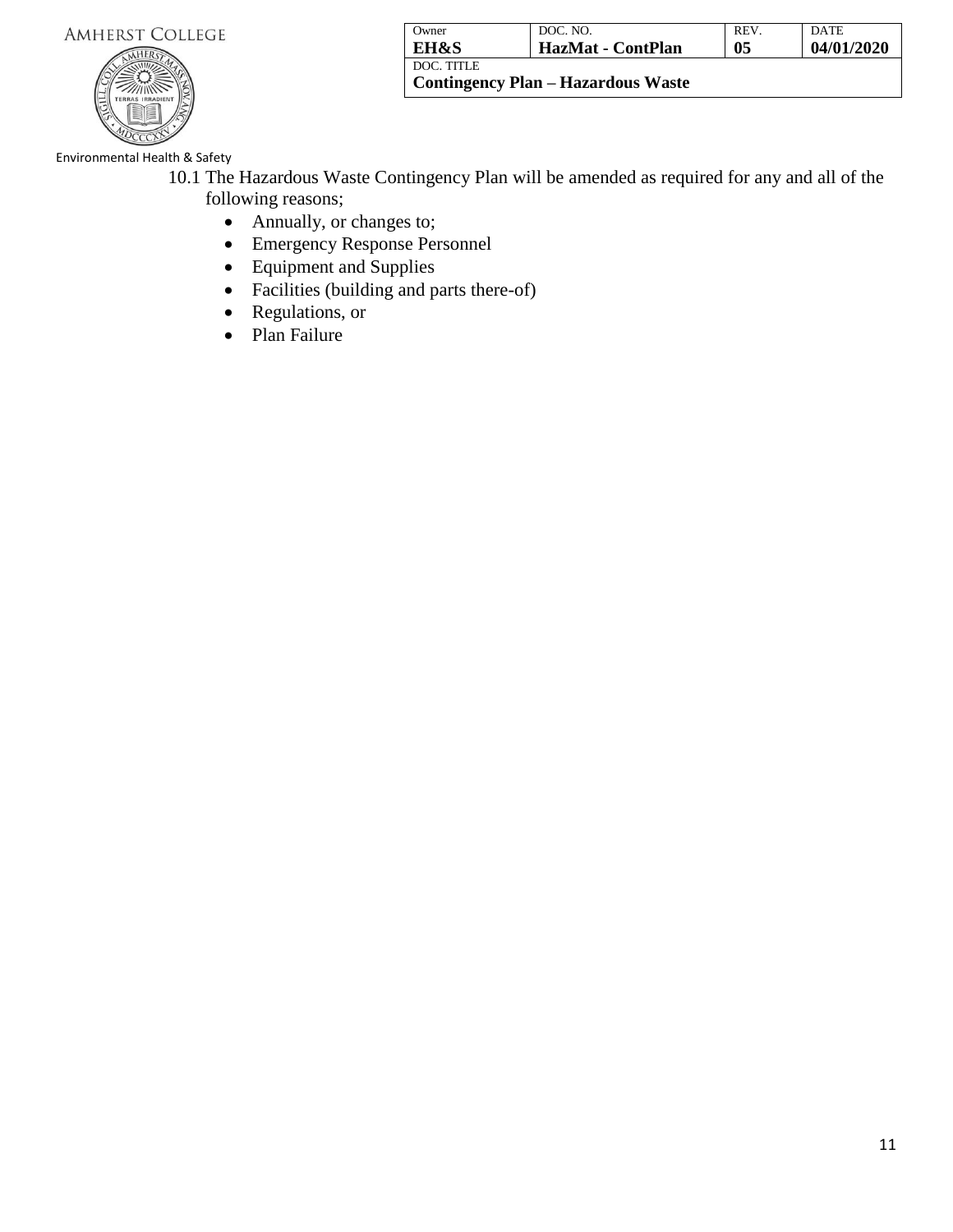

Environmental Health & Safety

| Owner                                                   | DOC. NO.          | REV. | <b>DATE</b> |
|---------------------------------------------------------|-------------------|------|-------------|
| <b>EH&amp;S</b>                                         | HazMat - ContPlan | 05   | 04/01/2020  |
| DOC. TITLE<br><b>Contingency Plan – Hazardous Waste</b> |                   |      |             |

**Appendix(s)**